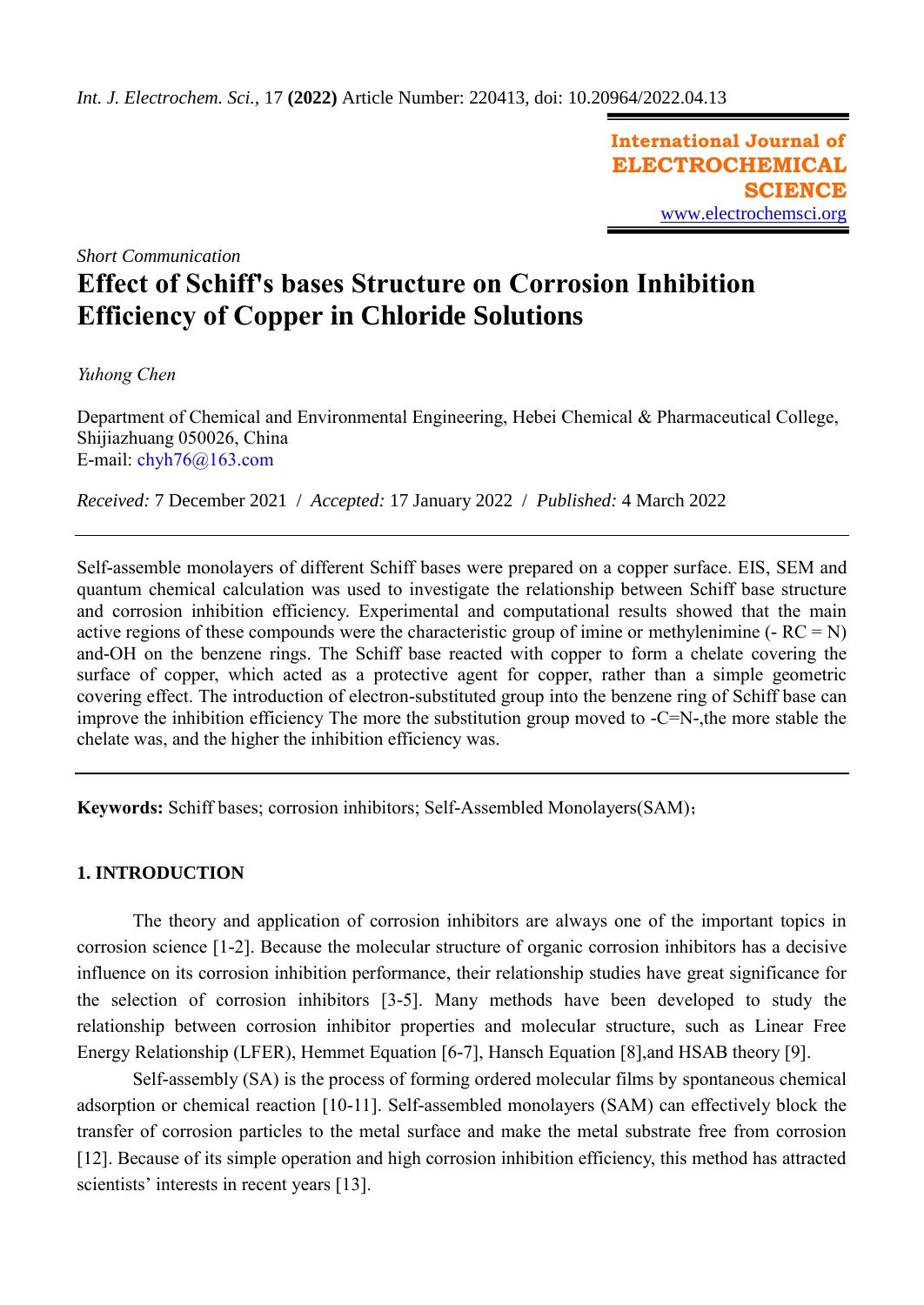Schiff bases with special functional groups (-C=N-) can react with copper to form metal chelate and cover the surface of copper, which protect copper [14-19]. In this text, self-assemble monolayers of different Schiff bases were prepared on a copper surface. The relationship between Schiff base structure and corrosion inhibition efficiency was studied by EIS, SEM and quantum chemical calculation.

# **2. EXPERIMENTAL**



**Figure 1.** The structure of Schiff bases

## *2.1. Material*

The Capital Normal University provided the Schiff bases. The structure and abbreviations showed in Fig. 1.

### *2.2 Preparation of electrochemical test system*

Conventional three electrodes system was used for electrochemical test, the reference electrode was a Saturated Calomel Electrode (SCE), the auxiliary electrode was a platinum electrode with  $1 \text{cm}^2$ and the research electrode was copper electrode. Copper electrode was industrial pure copper rod (mass content> 99%), with 0.3cm diameter, surrounded by epoxy resin.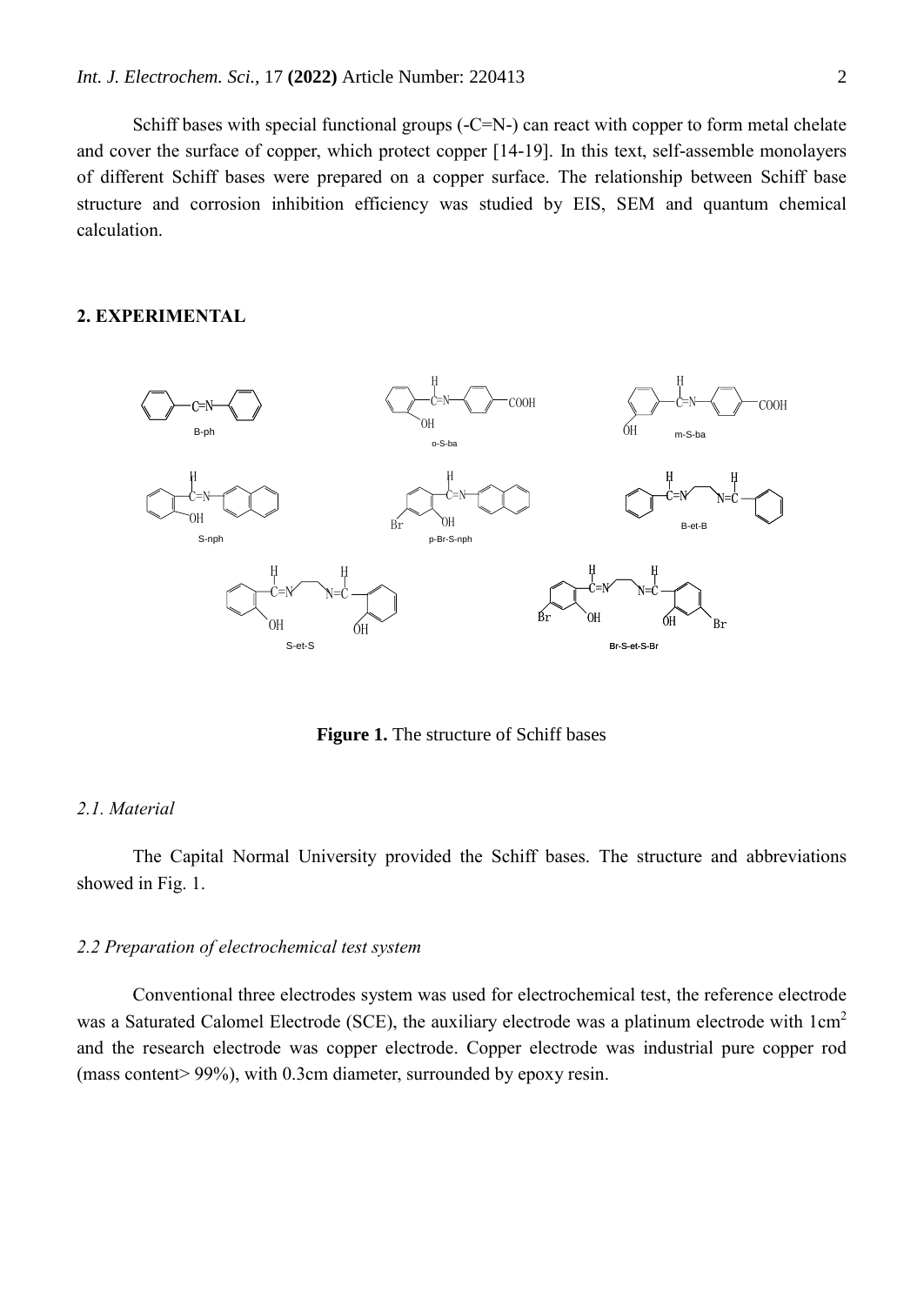## *2.3 Formation of Schiff base self-assembled film*

The copper electrodes were polished with metallographic sandpapers and were treated with HNO<sub>3</sub> solution. Then the electrodes were immersed in 1mmol/l Schiff base at room temperature for 30min, the self-assembly films of Schiff base were formed on the copper surface.

# *2.4 Tests*

After film formation, the copper electrodes were removed from Schiff base solution. Then they were eroded in 3%NaCl solution for 30min or 5% HCl solution for 5min f. Lastly the copper electrodes were installed into the test system for performance testing.

The AC impedance was measured by M388 test system of EG&G Company. SEM tests used Hitachi S-570 scanning electron microscope.

# **3. RESULTS AND DISCUSSION**

*3.1 SEM test*



**Figure 2.** SEM of copper electrode (a) bare copper electrode, (b) Schiff bases modified copper electrode

Fig. 2 showed the SEM photos of B-et-B modified copper electrode and bare copper electrode. As shown in Fig. 2, the morphology of the copper electrode before and after film forming had changed greatly. The copper electrode with film forming was uniform and tight "net" shape, which almost covered the defects on the copper surface. This was the self-assembly film formed by Schiff base on the copper surface.

## *3.2 AC impedance test*

For the convenience of study, the eight Schiff bases in Fig. 1 were grouped: Group A included B-ph, m-S-ba and o-S-ba, Group B included S-nph and Br-S-nph, Group C included B-et-B, S-et-S and Br-S-et-S-Br. Fig. 3 showed Nyquist diagram of Schiff base, A-C group was in NaCl solution and A'-C'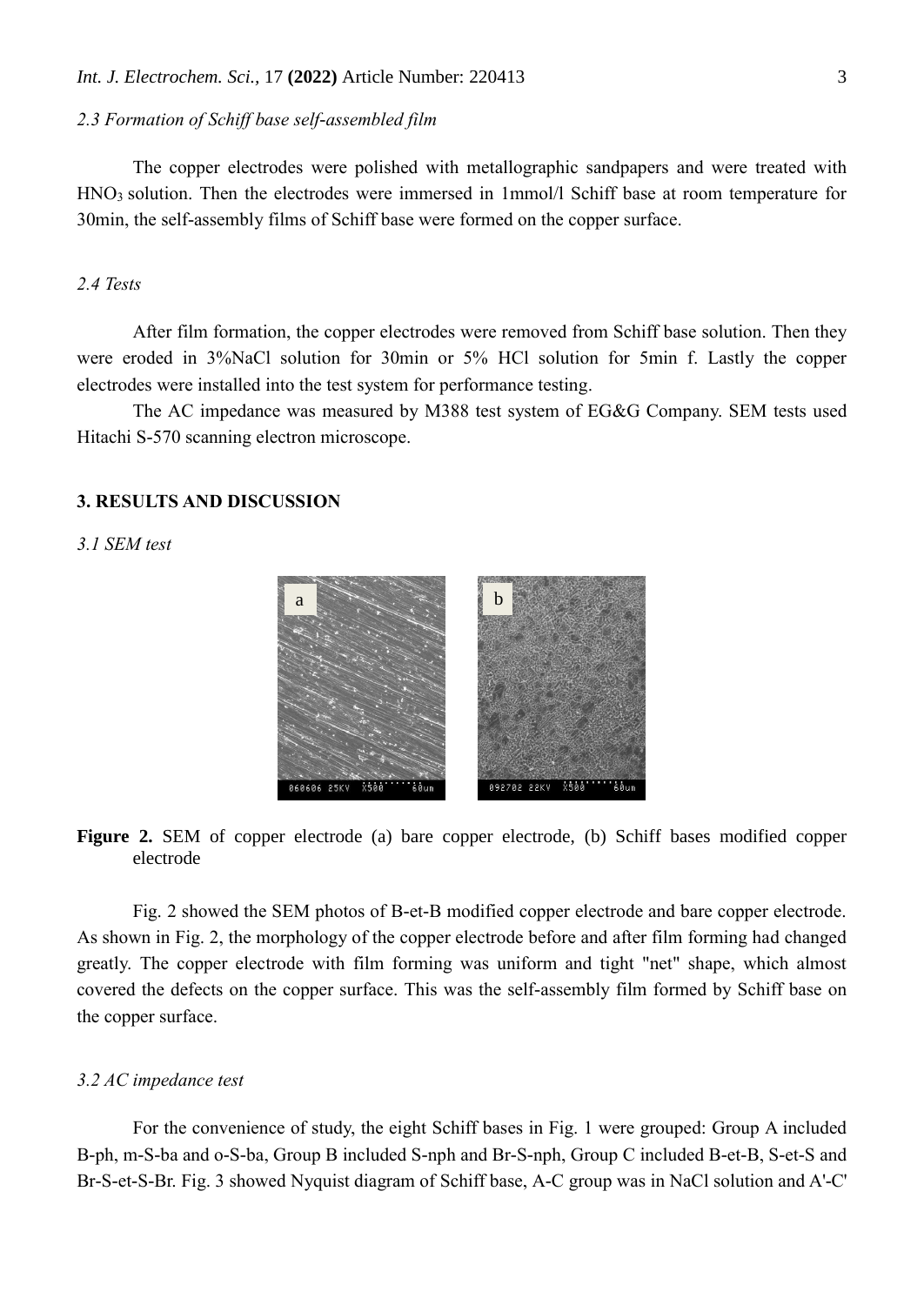was in HCl solution. As shown in Fig. 3a, the half circle appeared in a larger frequency range, which indicated that Schiff base formed self-assembled films on the copper surface and copper corrosion reactions inhibited. The charge transfer reaction played a leading role in the process of metal corrosion. The chord length of the semicircle to the real axis Z' corresponds to the charge transfer resistance  $R_t$ [20,21]. For corrosion inhibitor system,  $R_t$  reflects the resistance of corrosion inhibitor coating to metal ionization process, or the speed of corrosion reaction. The higher of  $R_t$  value was, the greater the resistance of metal ionization process was, and the lower metal corrosion rate was [22].

However, a straight line still appeared in the low frequency region, which was Warburg impedance representing diffusion control [23]. The equivalent circuit showed in Fig. 4, where  $R_1$  was the solution resistance,  $R_t$  was the charge transfer resistance at the metal interface,  $C$  was the electric double layer capacitance, and W was the concentration polarization resistance or Warburg impedance. Warburg impedance indicated that the electrolyte and corrosion products were diffused among the electrodes and solutions, there were still some defects in the self-assembled monolayers of Schiff bases [24-25].



**Figure 3.** Nyquist diagram of copper electrode formed by different structure Schiff base in NaCl and HCl; A-C in NaCl solution, A'-C' in HCl solution.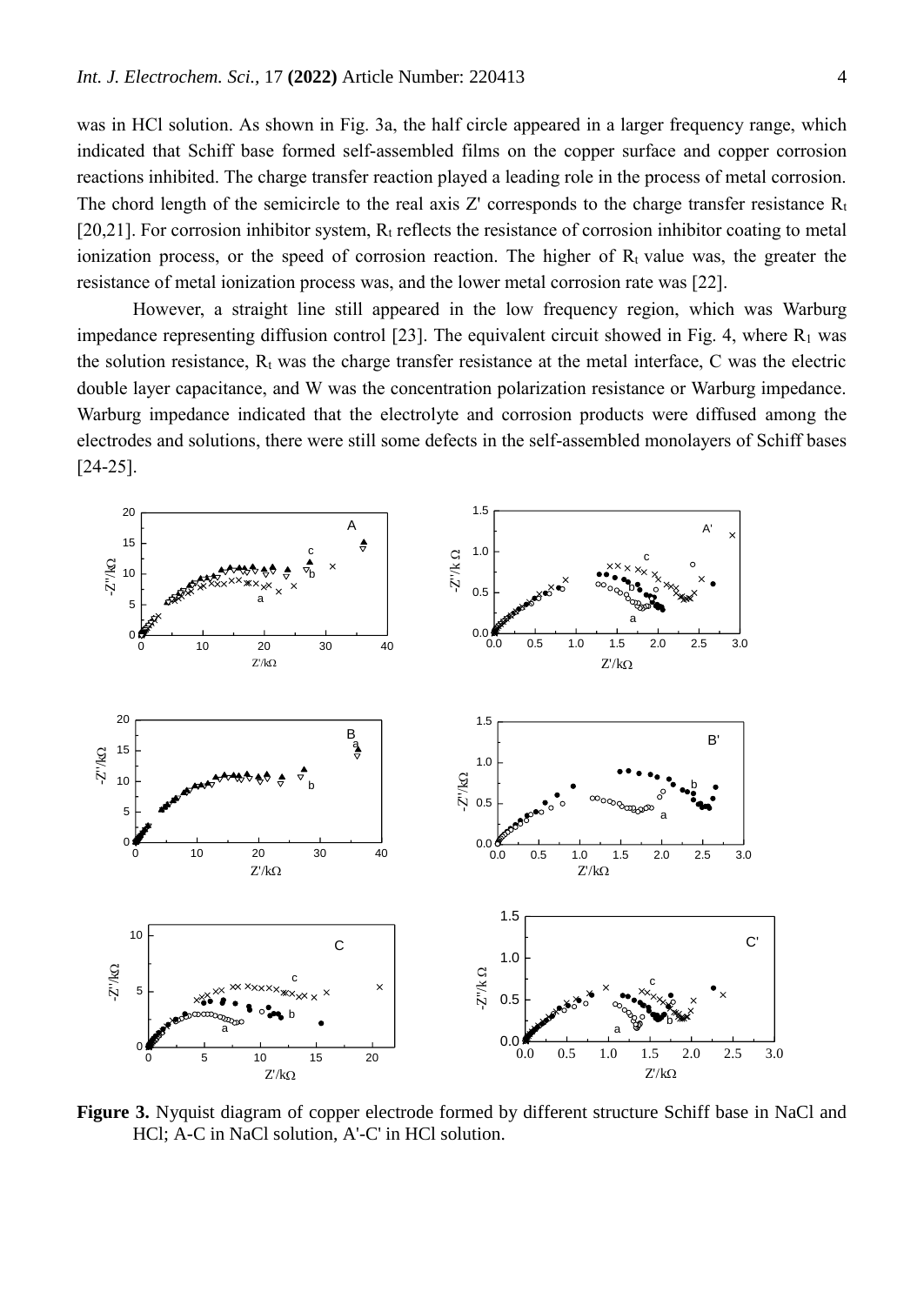

**Figure 4.** The equivalent circuit of Fig. 3



**Figure 5.** The molecules structure after optimizing

The curves a-c in Fig. 1A and Fig. 1A'were Nyquist diagrams of copper electrodes formed in B-ph, m-S-ba and o-S-ba respectively. The diameter of semicircle  $(R_t)$  from a to c increased gradually, which indicated that the inhibition efficiency increasing gradually [22, 26]. Compared with B-ph, m-Sba and o-S-ba introduced electron donor -OH into the benzene ring, which enhanced the conjugation of the benzene ring and facilitated bonding. Compared with the position of -OH, the -OH in o-S-ba was closer to -C=N-, so the chelate formed with copper was more stable. The changes trend in HCl solution was more obvious than that in NaCl solution, because the corrosion rate of copper in HCl solution was faster than that in neutral NaCl solution.

The curves a-b in Fig. 1B and Fig. 1B' were Nyquist diagrams of copper electrodes formed in S-nph and Br-S-nph respectively. As shown in Fig. 1B and Fig. 1B', the semicircle diameter of Br-Snph was larger than that of S-nph, which indicated that the corrosion inhibition efficiency of Br-S-nph was higher than that of S-nph. The reason was that Br-S-nph can easily form p-conjugate bonds with benzene rings and form a stable complex with copper by introducing Br substituent on benzene rings [22, 26].

The curves a-c in Fig. 1C and Fig. 1C' were Nyquist diagrams of copper electrodes formed in B-et-B、S-et-S、and Br-S-et-S-Br respectively. As shown in Fig. 1C-Fig. 1C', the diameter of semicircle  $(R_t)$  from a-c increased gradually, which indicated that the inhibition efficiency increasing gradually. Compared with B-et-B, two weak electron donor groups -Br were added to the benzene ring of Br-S-et-S-Br, which enhanced the conjugation of Schiff base molecules to form a more stable chelate with copper, so the corrosion inhibition and protection of copper are improved[22,26].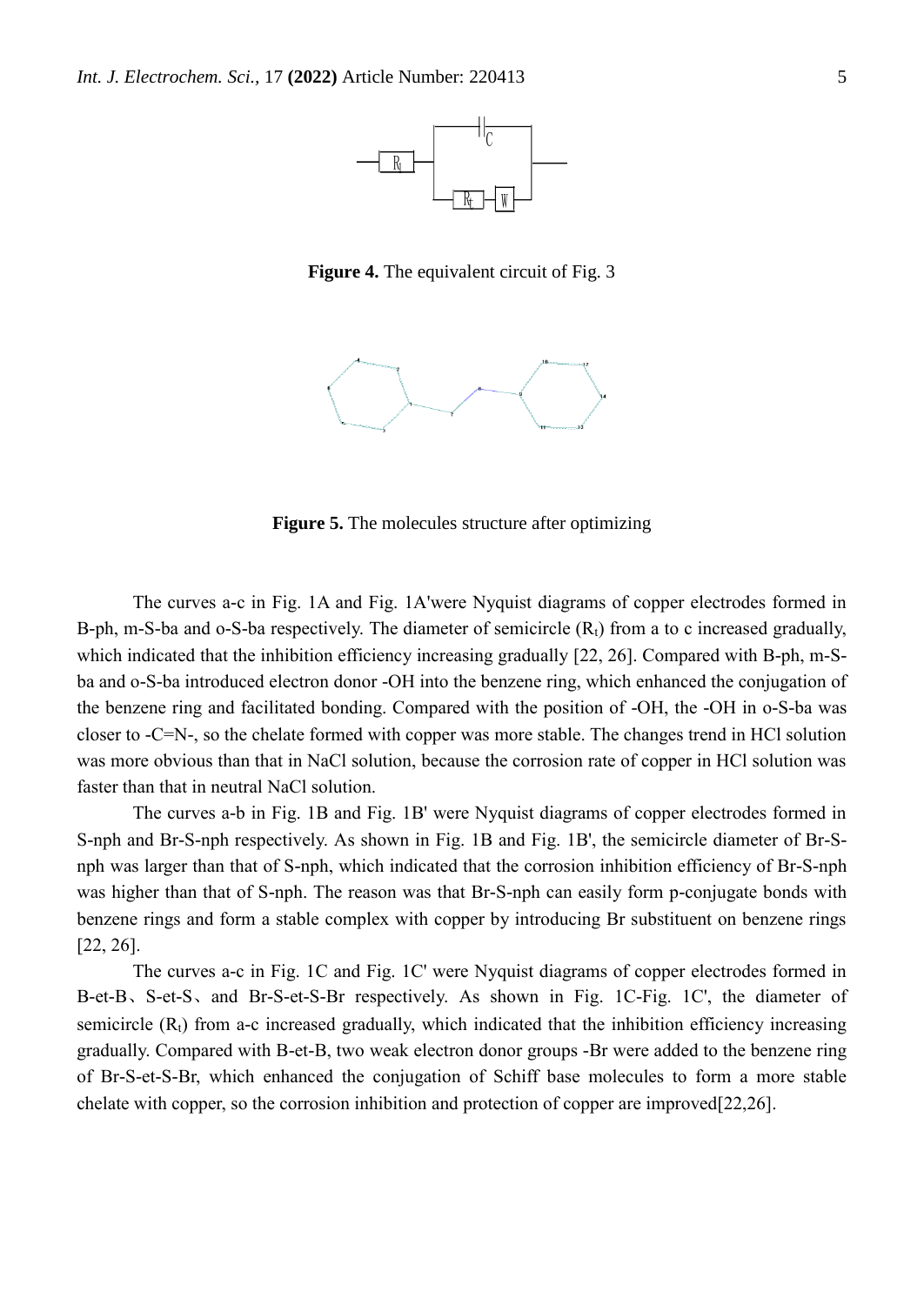### *3.3 Relationship between quantum chemical parameters and corrosion inhibition efficiency*

When two molecular systems react, it is actually the interaction of two molecular orbitals. The interaction result is that the lower energy reduced and the higher energy increased. According to Fukui Frontier Orbital Theory [27], the intensity of the energy change depends on the degree of overlap of the molecular orbits. The higher the overlap degree is, the more obvious of the energy changes and the more stable compounds are. In general, the higher energy (E<sub>HOMO</sub>) of the highest occupied orbit (HOMO), the weaker the electron attraction of the nucleus to the HOMO orbit, so these electrons are easier to combine with copper and the inhibition efficiency are higher [28]. The lower the energy (ELUMO) of the lowest empty orbit (LUMO) , the more easily the electron is accepted, so the more easily the feedback bond is formed and the higher the efficiency of corrosion inhibition is[28].

| Compounds    | $E_{HOMO}/ev$ | ELUMO/eV | $R_t/k$ $\Omega$ | η     | $R_t/K \Omega$ | η     |
|--------------|---------------|----------|------------------|-------|----------------|-------|
| $B$ -ph      | $-8.6398$     | 2.0640   | 17.52            | 92.57 | 1.967          | 91.32 |
| m-S-ba       | $-8.3658$     | 1.7978   | 22.25            | 94.47 | 2.293          | 92.58 |
| o-S-ba       | $-7.4401$     | 2.0376   | 25.52            | 95.18 | 2.632          | 92.49 |
| S-nph        | $-7.5261$     | 3.0781   | 30.12            | 95.90 | 2.827          | 93.99 |
| Br-S-nph     | $-7.5865$     | 1.7695   | 31.25            | 96.06 | 2.950          | 94.23 |
| $B$ -et- $B$ | $-8.6932$     | 3.0425   | 10.68            | 88.5  | 1.068          | 84.08 |
| $S$ -et- $S$ | $-8.6839$     | 2.6441   | 12.52            | 90.17 | 1.992          | 91.47 |
| Br-S-et-S-Br | $-8.7511$     | 2.2961   | 18.25            | 93.26 | 2.047          | 91.70 |

**Table 1.** The relation between E<sub>HOMO</sub>/ev, E<sub>LUMO</sub>/ev and η

 $R_t$  is the charge transfer resistance in 3% NaCl solution;  $R_t$  is the charge transfer resistance in 5% HCl solution; η is the corrosion efficiency in 3% NaCl solution; η is corrosion efficiency 5% HCl solution

In order to study the relationship between the structure and corrosion inhibition performance of these compounds, the parameters of eight compounds calculated by Gausian98 program. In order to obtain the stable configuration of the molecules, the RHF method and 3-21G basis set used to optimize of the studied object and the optimization results showed in Fig5. In Fig. 5, the number was the location of the element.

It was shown that if the skeleton of the molecule was basically on the same plane, there may be conjugated large  $\pi$  bonds throughout the whole molecular system, that is to say, the whole fraction of the substituent pairs with different properties was introduced into the benzene ring, the charge distribution of the subsystem may have a great influence. The results of the molecular orbit calculation by RHF method and 6-31G base group were shown in Table 1. $R_t$  and  $R_t$  were obtained by the equivalent circuit simulation of Fig. 4 The corrosion efficiency was calculated with  $\eta = [(R_t - R_t)]$  $R_{t0}$ )/ $R_t$  | $\times$ 100%,  $R_t$  was the charge transfer resistance of corrosion inhibitor and  $R_{t0}$  was the charge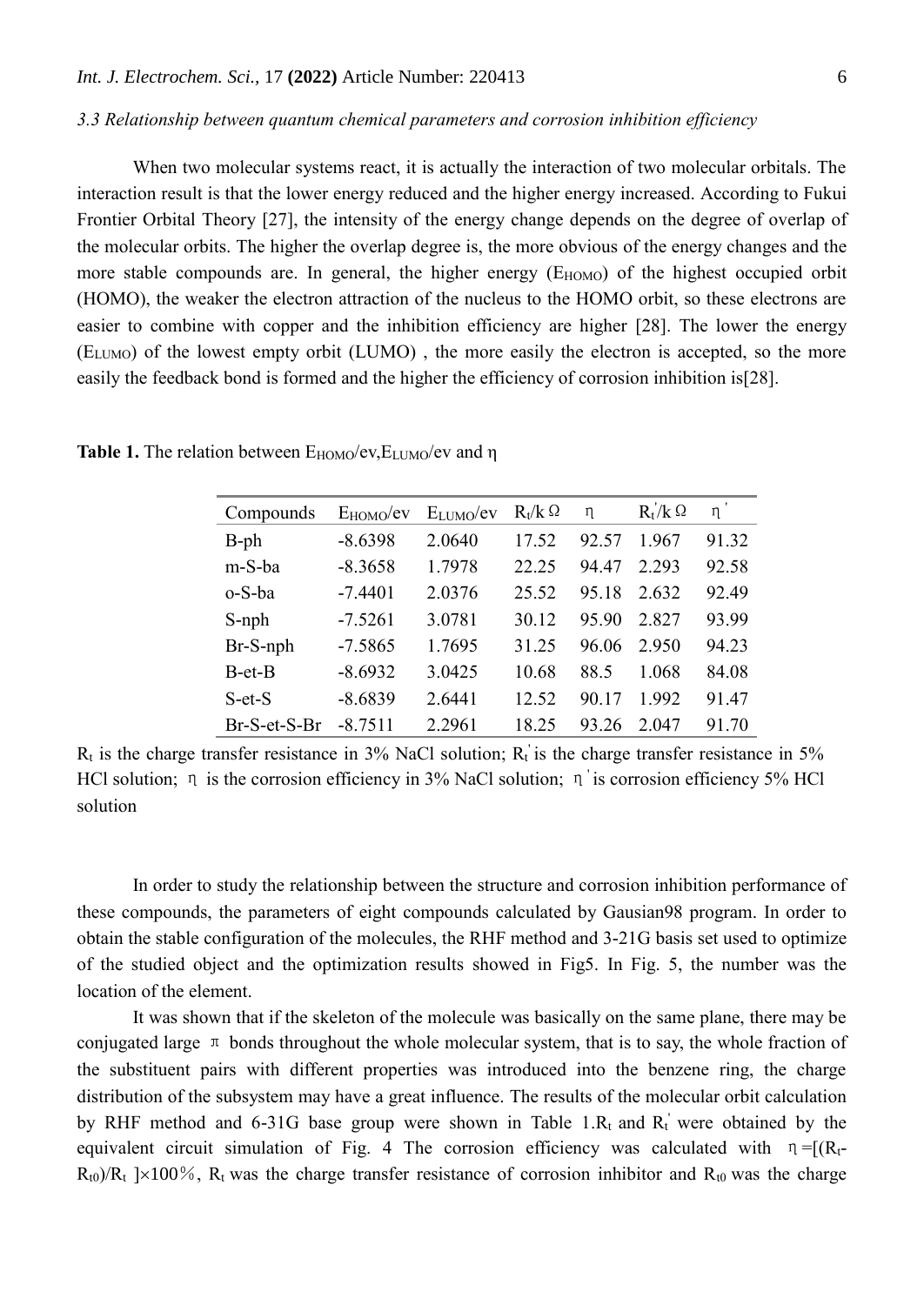transfer resistance of the blank solution [29].The comparison between Br-S-nph and S-nph showed that the EHOMO of Br-S-nph was lower than that of S-nph, which was disadvantageous to electron supply, while E<sub>l</sub> was lower than that of S-nph and had strong ability to accept electrons, the experimental results showed that the inhibition efficiency of Br-S-nph was higher than that of S-nph, which indicated that the Schiff base mainly accepted electrons when it formed complex with electrons. The comparison of S-et-S and Br-S-et-S-Br showed that the E<sub>HOMO</sub> of Br-S-et-S-Br was lower than that of S-et-S, the E<sub>LUMO</sub> was lower than that of S-et-S, and the inhibition efficiency of Br-S-et-S-Br was higher than that of S-et-S. It also indicated that the Schiff base mainly accepted electrons when it formed complex with copper.

| Compounds  |                | $B-ph$ | m-S-be | $Br-S-$ | $S$ -et- $S$ | Br-S-et-S-Br |
|------------|----------------|--------|--------|---------|--------------|--------------|
|            |                |        |        | mph     |              |              |
|            | $C_6$          | 12.88  | 11.37  | 16.4775 | 13.7292      | 10.5120      |
|            | C <sub>7</sub> | 20.14  | 25.19  | 15.6469 | 6.9251       | 9.2254       |
|            | $N_8$          | 14.95  | 13.23  | 12.1344 | 9.2245       | 10.9109      |
|            | $C_9$          | 7.209  | 8.105  | 6.1867  |              |              |
|            | $C_{10}$       | 7.998  |        | 8.0013  |              |              |
| Orbital    | $C_2$          |        |        | 9.5801  |              |              |
| content    | $C_3$          | 7.718  | 8.415  |         | 7.8200       |              |
| distributi | $N_{11}$       |        |        |         | 9.2245       | 10.9214      |
| on         | $C_{14}$       | 9.967  | 13.35  |         | 7.8208       | 5.9018       |
| $(\% )$    | $N_{12}$       |        |        |         |              |              |
|            | $O_{20}$       |        |        |         |              |              |
|            | $O_{21}$       |        |        |         |              |              |
|            | $C_{12}$       |        |        |         | 6.9251       | 9.2347       |
|            | $C_{18}$       |        |        |         | 13.7296      | 10.5216      |

**Table 2.** The proportion of the main molecules orbit

Table 2 showed the major components and their relative weights of the Schiff base orbitals. As can be seen from table1 and table2, the HOMO and LUMO orbitals of these compounds were linear combinations of the 2P orbitals of the individual atoms. The symmetry was type A and the orbits of LUMO and HOMO were conjugate Π-orbitals. According to the molecular orbital theory, The bonding electrons on Π-orbitals provide electrons to the empty d-orbitals of the metal ligands in the HOMO coordination reaction. Moreover, the higher the energy of HOMO, the easier the reaction was, and the more stable the complex formed. In the LUMO coordination reaction, the empty Π-orbit accepted the metal d-electrons and formed feedback Π-bonds. The presence of Π-bonds and feedback Π-bonds stabilized the presence of Schiff base metal complexes. Moreover, through further analysis of the composition of HOMO and LUMO, we discovered that their molecular composition was mainly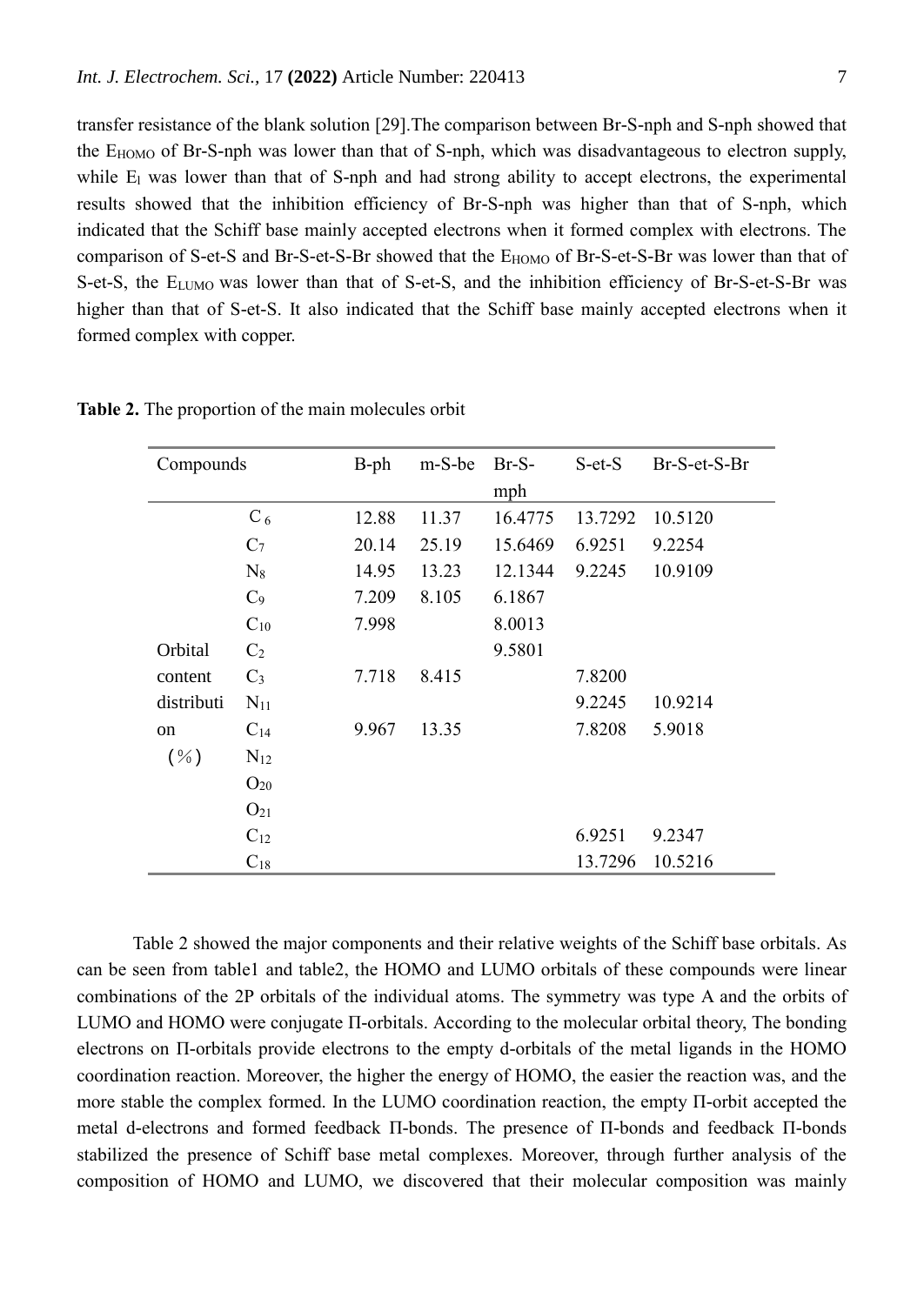concentrated on the imine and -OH of the benzene ring, which further showed that such compounds should be at this site during the coordination reaction. Referring to the photos of Schiff base and copper complex SEM, we initially believed that the complex of this Schiff base and copper was shown in Fig. 5.

As can be seen from Fig.5a and Fig.1A-A', the introduction of -OH into the benzene ring enhanced the conjugation of the benzene ring and can form a more stable complex. The complexes of B-ph with copper were not as stable as the complexes formed by m-S-ba and o-S-ba and the corrosion mitigation efficiency was not as high as the m-S-ba and o-S-ba. The six- ring complex of o-S-ba with copper was more stable than the seven-ring of m-S-ba , therefore, o-S-ba has a strong protection ability against copper and a high corrosion mitigation efficiency. It showed from Fig. 5b. and Fig. 1B-B' that the introduction of the -Br atoms on the Br-S-nph benzene ring improved the conjugation of the benzene ring and improved the protective effect on copper[30].Comparing S-et-S with B-et-B, the introduction of two -OH allowed four Cu (Ⅱ) with two Schiff bases to form a more stable complex in Fig. 5c. Since Br-S-et-S-Br gave two more electron groups -Br compared to S-et-S, the complex formed was more stable and more efficient.



**Figure 5.** Compounds of schiff bases with copper electrode a was S-nph with copper, b was Br-S-nph, c was Br-S-et-S-Br with copper

#### *3.4 Relationship between charge distribution and corrosion inhibition*

The specific charge distribution in the molecule is an inherent property of the molecule, which determines the physical chemistry property of molecules, so it influences the corrosion inhibition mechanism to some extent. Based on the charge distribution of the inhibitors, we studied the adsorption point and the inhibitors mechanism. In order to study the active region further, the charge distribution was calculated in Table 3.As can be seen from table 3,  $C_7$  and  $C_9$  were the main distribution regions of positive charge, so they should be the main electron accept or regions, and the reaction was mainly concentrated on -C=N- bond. The results were in agreement with those calculated by molecular orbital theory.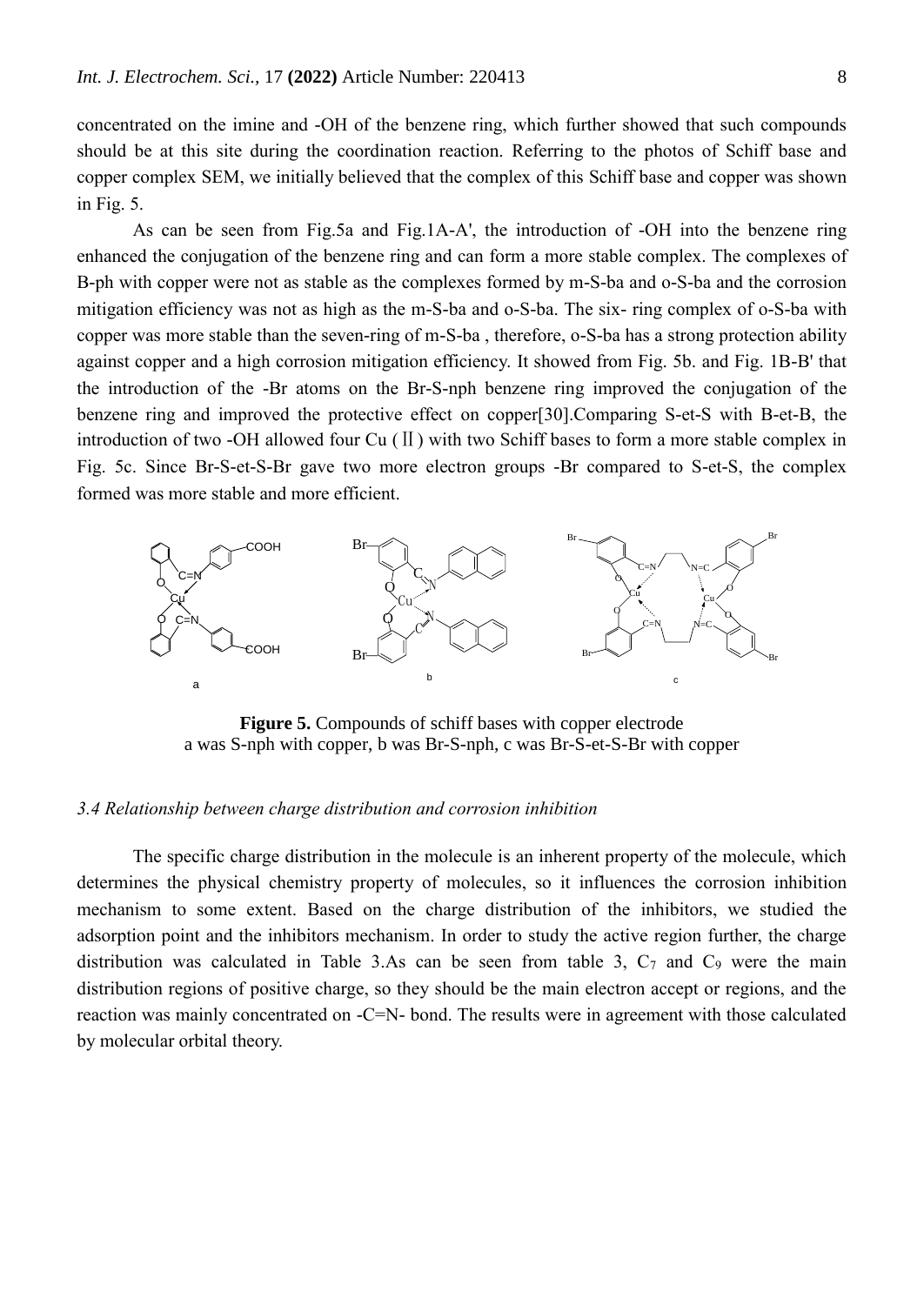| Compounds      | $B$ -ph    | m-S-ba     | Br-S-nph'  | $S$ -et- $S$ | $Br-S-et-S-Br$ |
|----------------|------------|------------|------------|--------------|----------------|
| C <sub>2</sub> | $-.201710$ | $-.212185$ | $-136969$  | 362868       | $-.204753$     |
| $C_3$          | $-156279$  | $-156971$  | 367909     | $-147432$    | $-165037$      |
| $C_6$          | $-186220$  | $-.214085$ | $-.364788$ | $-.365043$   | $-187799$      |
| $C_7$          | 133221     | 128520     | 157468     | 139435       | 111601         |
| $N_8$          | $-.605412$ | $-.601762$ | $-.620285$ | $-.544036$   | $-.532615$     |
| C <sub>9</sub> | 181994     | 159749     | 181382     | $-116558$    | $-118952$      |
| $C_{10}$       | $-161554$  | $-106467$  | $-157651$  | $-116559$    | $-118940$      |
| $N_{11}$       |            |            |            | $-.544036$   | $-.532655$     |
| $C_{12}$       | $-211446$  | $-.190117$ | $-.075718$ | 139436       | 111652         |
| $N_{12}$       |            |            |            |              |                |
| $C_{14}$       | $-192634$  | $-122528$  | $-.070327$ | $-147434$    | $-165043$      |
| $C_{18}$       |            |            | $-.206891$ |              |                |
| $O_{20}$       |            |            | $-.799133$ |              |                |
| $O_{21}$       |            |            |            |              |                |

**Table 3.** The distributing of charge density

#### **4. CONCLUSION**

The relationship between the structural parameters of Schiff bases and their corrosion inhibition properties was studied by AC impedance and quantum chemistry methods. Through the experiment and analysis of molecular orbital energy and charge distribution, it found that the Schiff base compounds should mainly accept electrons during a coordination reaction. The main active regions of these compounds were the characteristic group of imine or methylenimine (-RC=N-) and-OH on the benzene ring. The Schiff base reacted with copper to form a chelate covering the surface of copper, which acted as a protective agent for copper, rather than a simple geometric covering effect. The introduction of electron-substituted group into the benzene ring of Schiff base can improve the inhibition efficiency. The more substitution group moved to -C=N-, the more stable chelate was, and the higher inhibition efficiency was.

### ACKNOWLEDGMENT

This work was funded by the project of Hebei Chemical & Pharmaceutical College(No. YZ2022002) and the Science and Technology Project of Hebei Education Department (No. ZD2020327).

## **References**

- 1. V.S. Sastri and J.R. Perumareddi, *Corros. Sci.*, 53 (1997) 617.
- 2. C. Verma and M.A. Quraishi, *Coord. Che. Rev.,* 446 (2021) 214105.
- 3. L.T. Popoola, *Corros.Rev.*, 37 (2019) 71.